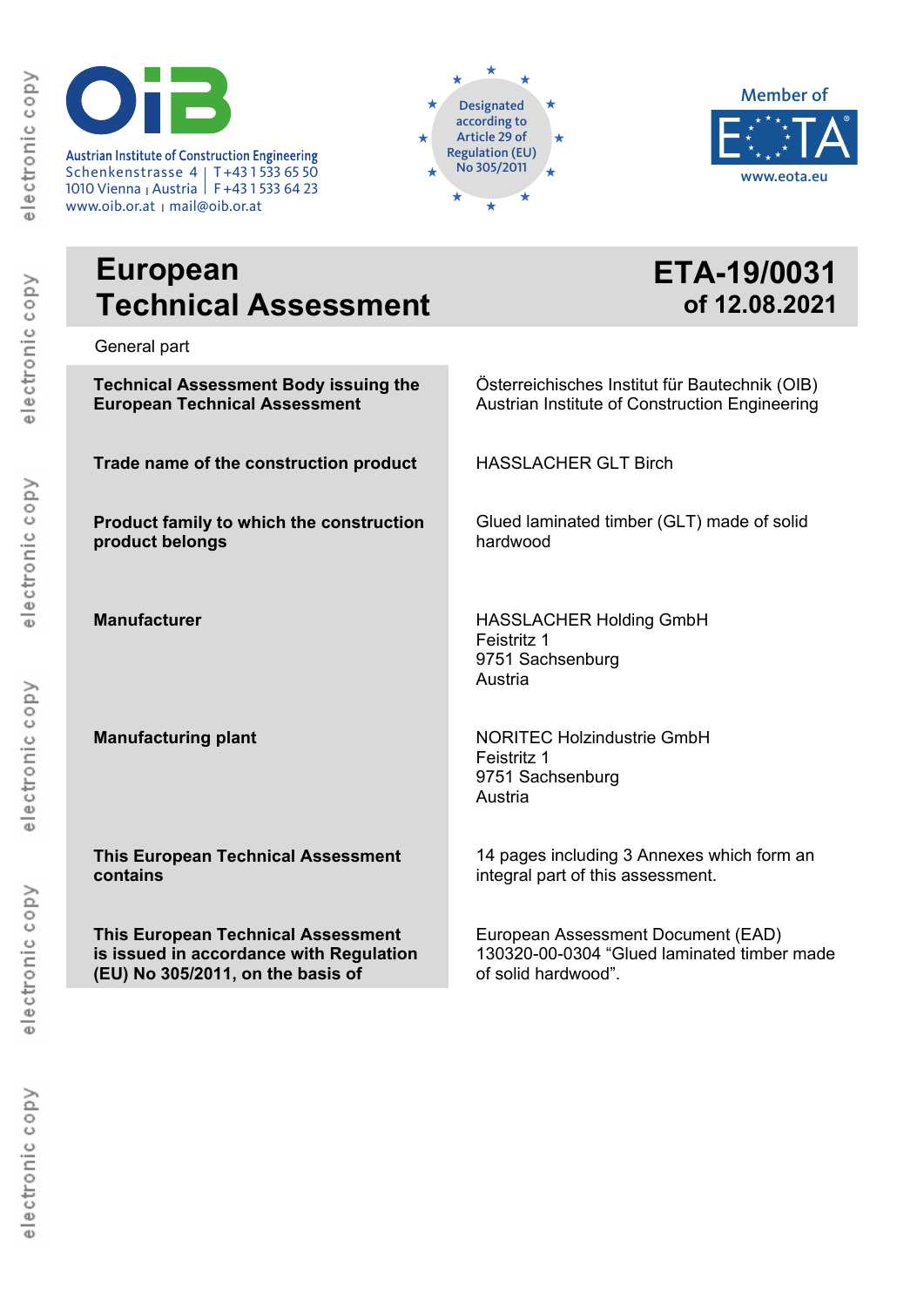

# **Remarks**

Translations of this European Technical Assessment in other languages shall fully correspond to the original issued document and should be identified as such.

Communication of this European Technical Assessment, including transmission by electronic means, shall be in full. However, partial reproduction may be made with the written consent of Österreichisches Institut für Bautechnik. Any partial reproduction has to be identified as such.

### Specific parts

# **1 Technical description of the product**

# **1.1 General**

This European Technical Assessment (ETA) applies to the glued laminated timber (GLT) made of solid hardwood "HASSLACHER GLT Birch". HASSLACHER GLT Birch is made of hardwood boards which are bonded together in order to form glued laminated timber.

HASSLACHER GLT Birch consist of at least six adjacent layers which are bonded at the faces. Surfaces are planed.

HASSLACHER GLT Birch and the boards for its manufacturing correspond to the specifications given in the Annexes 1 and 2. The material characteristics, dimensions and tolerances of HASSLACHER GLT Birch, not indicated in these Annexes, are given in the technical file<sup>1</sup> of the European Technical Assessment.

Holes and large finger joints in HASSLACHER GLT Birch are not subject of the European Technical Assessment.

The application of wood preservatives and flame retardants is not subject of the European Technical Assessment.

# **1.2 Components**

#### 1.2.1 Boards

The specification of the boards is given in Annex 2, Table 3 and Table 4. Boards are visually graded according to Annex 1 of the European Technical Assessment. Only technically dried wood shall be used.

Surfaces are planed at the earliest 6 hours before bonding.

Wood species is European birch or equivalent hardwood.

# 1.2.2 Adhesive

The adhesive for bonding of the glued laminated timber and the finger joints of the individual boards shall conform to EN 301 and is tested according to EN 302-6.

Adhesives with tested adhesive-hardener-ratio are given in the technical file of the European Technical Assessment.

electronic copy

lectronic copy

The technical file of the European Technical Assessment is deposited at Österreichisches Institut für Bautechnik and, in so far as is relevant to the tasks of the notified product certification body involved in the assessment and verification of constancy of performance procedure, is handed over to the notified product certification body.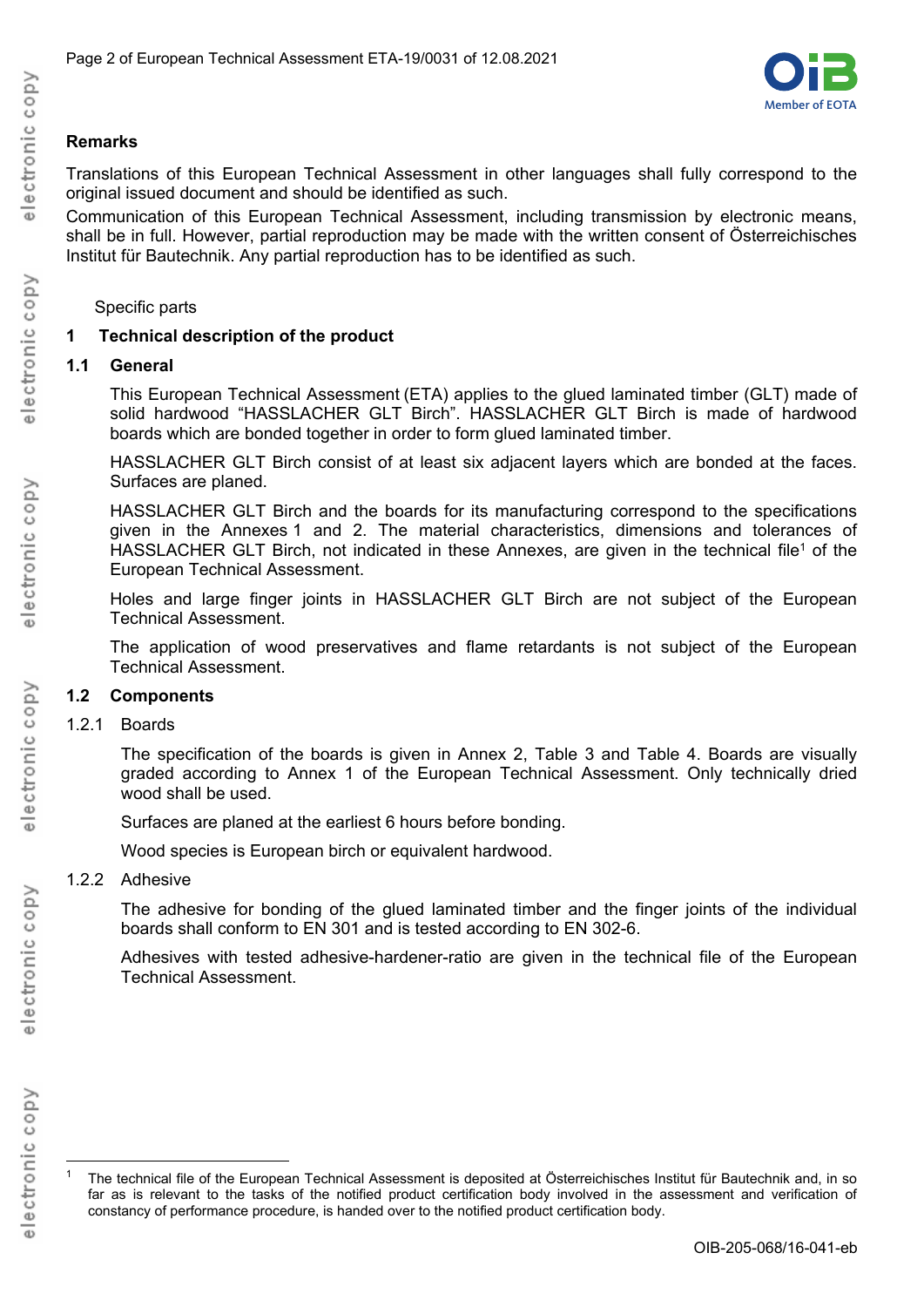

# **2 Specification of the intended use(s) in accordance with the applicable European Assessment Document (thereafter EAD)**

# **2.1 Intended use**

HASSLACHER GLT Birch is intended to be used as a structural or non structural element in buildings and timber structures.

HASSLACHER GLT Birch shall be subjected to static and quasi static actions only.

HASSLACHER GLT Birch is intended to be used in service classes 1 and 2 according to EN 1995-1-12.

### **2.2 General assumptions**

HASSLACHER GLT Birch is manufactured in accordance with the provisions of the European Technical Assessment using the manufacturing process as identified in the inspection of the manufacturing plants by Österreichisches Institut für Bautechnik and laid down in the technical file.

The manufacturer shall ensure that the requirements in accordance with the Clauses 1, 2 and 3 as well as with the Annexes of the European Technical Assessment are made known to those who are concerned with design and execution of the works.

Layers of planed boards shall be bonded together to the required thickness of the HASSLACHER GLT Birch. The waiting periods according to the technical file as well a minimum temperature according to EN 14080 in the manufacturing room must be met.

Adhesive shall be applied minimum on one face of the boards per glue joint. The applied quantity of adhesive is given in the technical file of the European Technical Assessment. The minimum bonding pressure is 0.8 N/mm². Further requirements for bonding of the boards as well as the adhesive-joint-temperature and the minimum pressing time are given in the technical file of the European Technical Assessment.

The individual boards shall be jointed in longitudinal direction by means of finger joints according to EN 14080 with minimum profile 15/3.8 mm, there shall be no butt joints. Hardening of finger joints takes place at a temperature of and humidity according to EN 14080 for minimum 2 hours.

Mechanical loading during minimum pressure and hardening time is not permitted, except insignificant loading during transport.

# **Design**

The European Technical Assessment only applies to the manufacture and use of HASSLACHER GLT Birch. Verification of stability of the works including application of loads on HASSLACHER GLT Birch is not subject to the European Technical Assessment.

The following conditions shall be observed:

- Design of HASSLACHER GLT Birch is carried out under the responsibility of an engineer experienced in such products.
- Design of the works shall account for the protection of the HASSLACHER GLT Birch.
- HASSLACHER GLT Birch is installed correctly.

Design of HASSLACHER GLT Birch can be according to EN 1995-1-1 and EN 1995-1-2, taking into account of Annex 2 of the European Technical Assessment.

Standards and regulations in force at the place of use shall be considered.

lectronic copy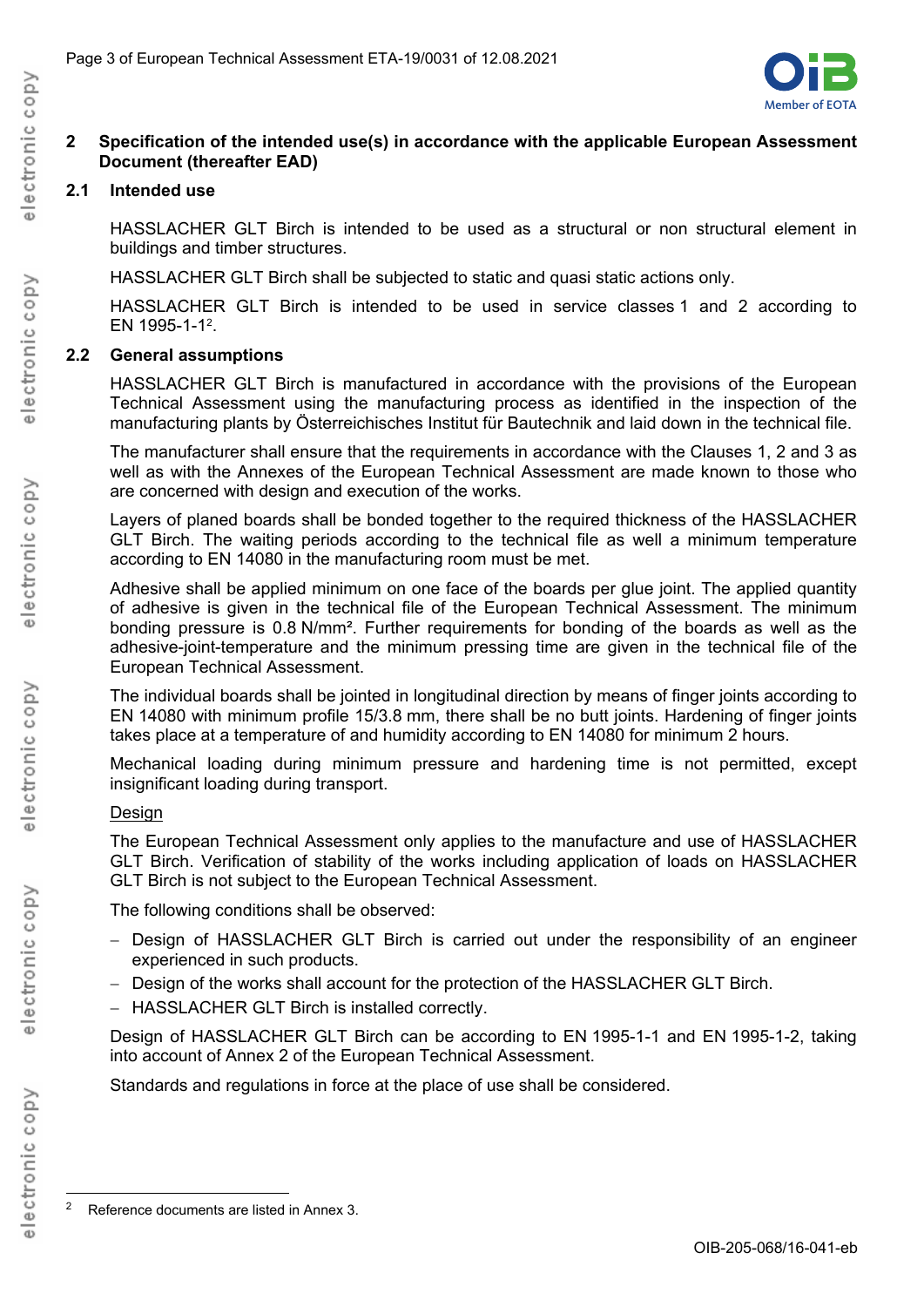

#### Packaging, transport, storage, maintenance, replacement and repair

Concerning product packaging, transport, storage, maintenance, replacement and repair it is the responsibility of the manufacturer to undertake the appropriate measures and to advise his clients on the transport, storage, maintenance, replacement and repair of the product as he considers necessary.

### Installation

It is assumed that the product will be installed according to the manufacturer's instructions or (in absence of such instructions) according to the usual practice of the building professionals.

### **2.3 Assumed working life**

The provisions made in the European Technical Assessment (ETA) are based on an assumed intended working life of HASSLACHER GLT Birch of 50 years, when installed in the works, provided that the glued laminated timber elements are subject to appropriate installation, use and maintenance (see Clause 2.2). These provisions are based upon the current state of the art and the available knowledge and experience<sup>3</sup>.

The indications given as to the working life of the construction product cannot be interpreted as a guarantee neither given by the product manufacturer or his representative nor by EOTA nor by the Technical Assessment Body, but are regarded only as a means for choosing the appropriate products in relation to the expected economically reasonable working life of the works.

l

 $3$  The real working life of a product incorporated in a specific works depends on the environmental conditions to which that works is subject, as well as on the particular conditions of the design, execution, use and maintenance of that works. Therefore, it cannot be excluded that in certain cases the real working life of the product can also be shorter than the assumed working life.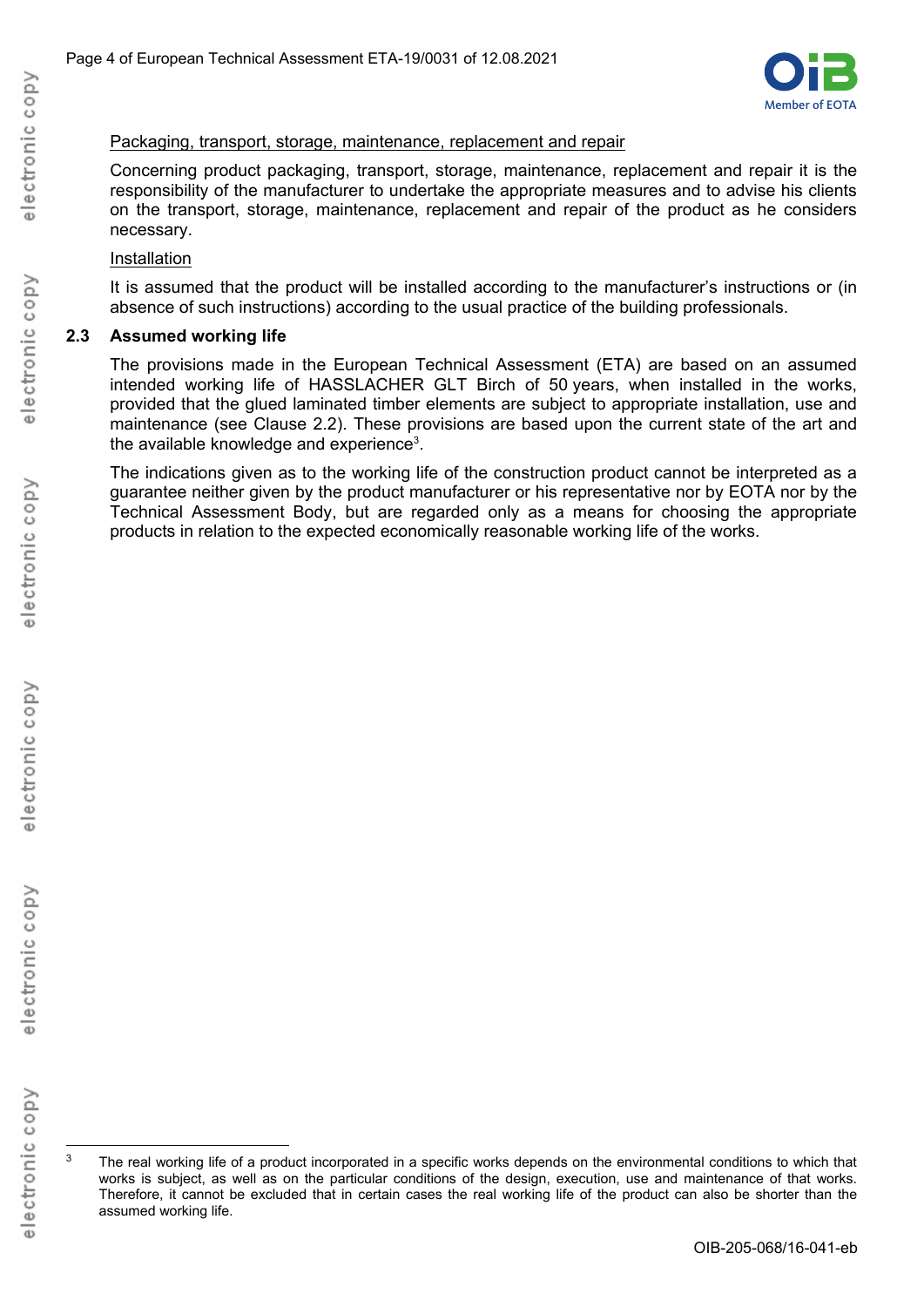

# **3 Performance of the product and reference to the methods used for its assessment**

# **3.1 Essential characteristics of the product**

# **Table 1: Essential characteristics of the product and assessment methods**

| N <sub>2</sub>                                                     | <b>Essential characteristic</b>                                                                                                       | <b>Product performance</b> |  |
|--------------------------------------------------------------------|---------------------------------------------------------------------------------------------------------------------------------------|----------------------------|--|
|                                                                    | Basic requirement for construction works 1: Mechanical resistance and stability                                                       |                            |  |
| $\mathbf 1$                                                        | Bending strength of the glued laminated timber -<br>with flatwise bending of the laminations                                          | Annex 2                    |  |
| 2                                                                  | Bending strength of the glued laminated timber -<br>with edgewise bending of the laminations                                          | Annex <sub>2</sub>         |  |
| 3                                                                  | Tensile strength parallel to the grain of the glued<br>laminated timber                                                               | Annex <sub>2</sub>         |  |
| 4                                                                  | Tensile strength perpendicular to the grain of the<br>glued laminated timber                                                          | Annex 2                    |  |
| 5                                                                  | Compression strength parallel to the grain of the<br>glued laminated timber                                                           | Annex 2                    |  |
| 6                                                                  | Compression strength perpendicular to the grain of<br>the glued laminated timber                                                      | Annex 2                    |  |
| $\overline{7}$                                                     | Shear strength of the glued laminated timber                                                                                          | Annex 2                    |  |
| 8                                                                  | Rolling shear strength of the glued laminated timber                                                                                  | Annex 2                    |  |
| 9                                                                  | Modulus of elasticity parallel to the grain of the<br>glued laminated timber                                                          | Annex <sub>2</sub>         |  |
| 10                                                                 | Modulus of elasticity perpendicular to the grain of<br>the glued laminated timber                                                     | Annex 2                    |  |
| 11                                                                 | Shear modulus of the glued laminated timber                                                                                           | Annex <sub>2</sub>         |  |
| 12                                                                 | Rolling shear modulus of the glued laminated timber                                                                                   | Annex 2                    |  |
| 13                                                                 | Density of the glued laminated timber                                                                                                 | Annex 2                    |  |
| 14                                                                 | PH-value                                                                                                                              | No performance assessed.   |  |
| 15                                                                 | Dimensional stability                                                                                                                 | Annex <sub>2</sub>         |  |
| Basic requirement for construction works 2: Safety in case of fire |                                                                                                                                       |                            |  |
| 16                                                                 | Reaction to fire                                                                                                                      | No performance assessed.   |  |
| 17                                                                 | Charring rate                                                                                                                         | Annex <sub>2</sub>         |  |
|                                                                    | Basic requirement for construction works 3: Hygiene, health and the environment                                                       |                            |  |
| 18                                                                 | Content, emission and/or release of dangerous<br>substances                                                                           | 3.1.1                      |  |
| 19                                                                 | Formaldehyde emission                                                                                                                 | No performance assessed.   |  |
|                                                                    | Durability aspects                                                                                                                    |                            |  |
| 20                                                                 | Durability of bonding strength of the glued laminated<br>timber/ Durability of bonding strength of finger joints<br>of the lamination | Annex 2                    |  |
| 21                                                                 | Mechanical durability of the glued laminated timber                                                                                   | Annex 2                    |  |
| 22                                                                 | Durability against biological attack                                                                                                  | Annex <sub>2</sub>         |  |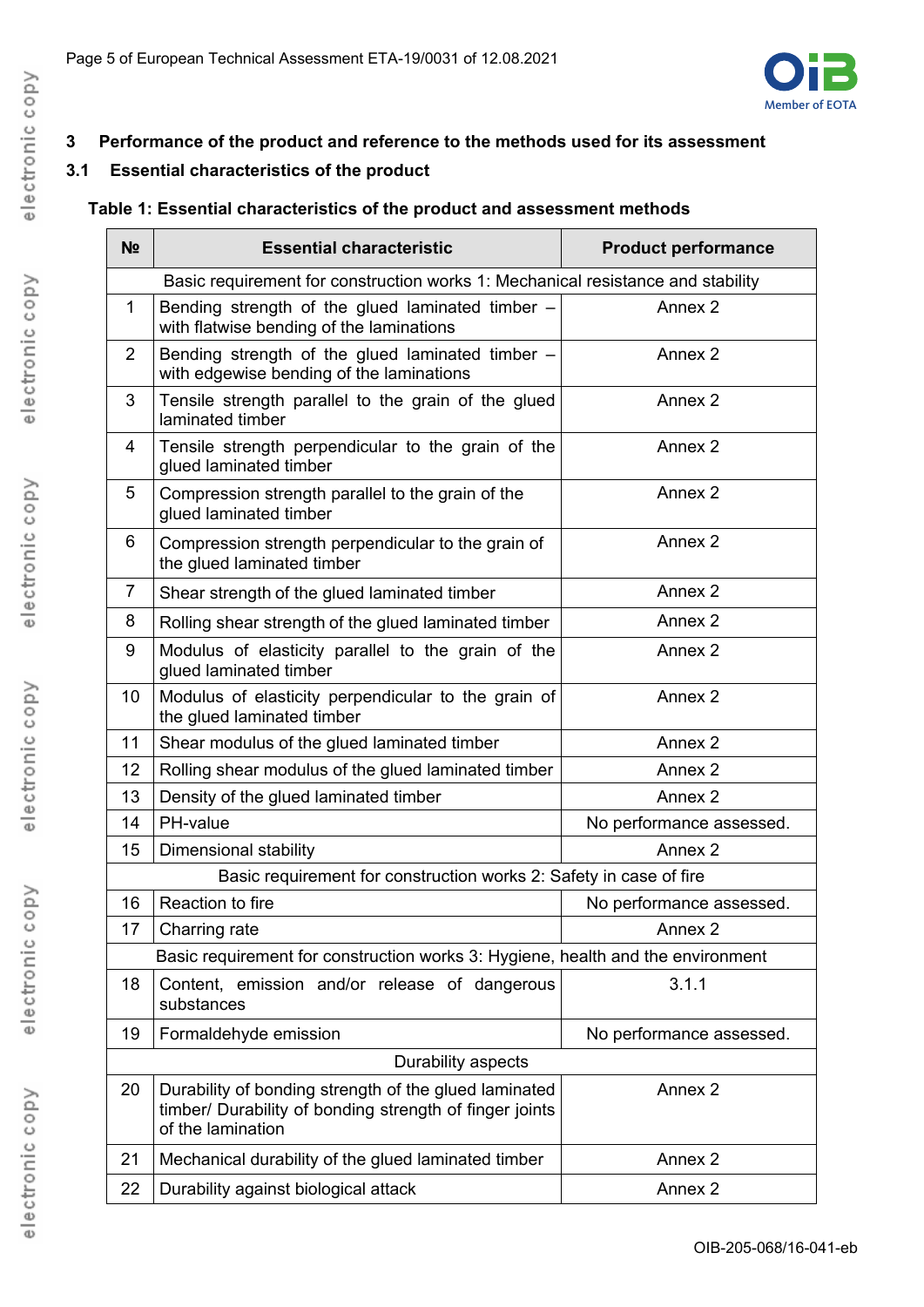

# 3.1.1 Hygiene, health and the environment

The release of dangerous substances is determined according to EAD 130320-00-0304, "Glued laminated timber made of solid hardwood". No dangerous substances is the performance of HASSLACHER GLT Birch in this respect.

NOTE In addition to the specific clauses relating to dangerous substances contained in the European Technical Assessment, there may be other requirements applicable to the products falling within its scope (e.g. transposed European legislation and national laws, regulations and administrative provisions). In order to meet the provisions of the Construction Products Regulation, these requirements need also to be complied with, when and where they apply.

### **3.2 Assessment methods**

#### 3.2.1 General

The assessment of the essential characteristics in Clause 3.1 of HASSLACHER GLT Birch for the intended use, and in relation to the requirements for mechanical resistance and stability, for safety in case of fire, for hygiene, health and the environment and durability aspects in use in the sense of the basic requirements for construction works No 1, 2 and 3 of Regulation (EU) No 305/2011 has been made in accordance with the European Assessment Document EAD 130320-00-0304, Glued laminated timber made of solid hardwood.

#### 3.2.2 Identification

The European Technical Assessment for HASSLACHER GLT Birch is issued on the basis of agreed data that identify the assessed product. Changes to materials, to composition, to characteristics of the product, or to the production process could result in these deposited data being incorrect. Österreichisches Institut für Bautechnik should be notified before the changes are implemented, as an amendment of the European Technical Assessment is possibly necessary.

#### **4 Assessment and verification of constancy of performance (thereafter AVCP) system applied, with reference to its legal base**

# **4.1 System of assessment and verification of constancy of performance**

According to Commission Decision 97/176/EC the system of assessment and verification of constancy of performance to be applied to HASSLACHER GLT Birch is System 1. System 1 is detailed in Commission Delegated Regulation (EU) № 568/2014 of 18 February 2014, Annex, 1.2., and provides for the following items:

- (a) The manufacturer shall carry out
	- (i) factory production control;
	- (ii) further testing of samples taken at the manufacturing plant by the manufacturer in accordance with a prescribed test plan<sup>4</sup>;
- (b) The notified product certification body shall decide on the issuing, restriction, suspension or withdrawal of the certificate of constancy of performance of the construction product on the basis of the outcome of the following assessments and verifications carried out by that body:
	- (i) an assessment of the performance of the construction product carried out on the basis of testing (including sampling), calculation, tabulated values or descriptive documentation of the product;
	- (ii) initial inspection of the manufacturing plant and of factory production control;
	- (iii) continuous surveillance, assessment and evaluation of factory production control.

electronic copy

l

The prescribed test plan has been deposited with Österreichisches Institut für Bautechnik and is handed over only to the notified product certification body involved in the procedure for the assessment and verification of constancy of performance. The prescribed test plan is also referred to as control plan.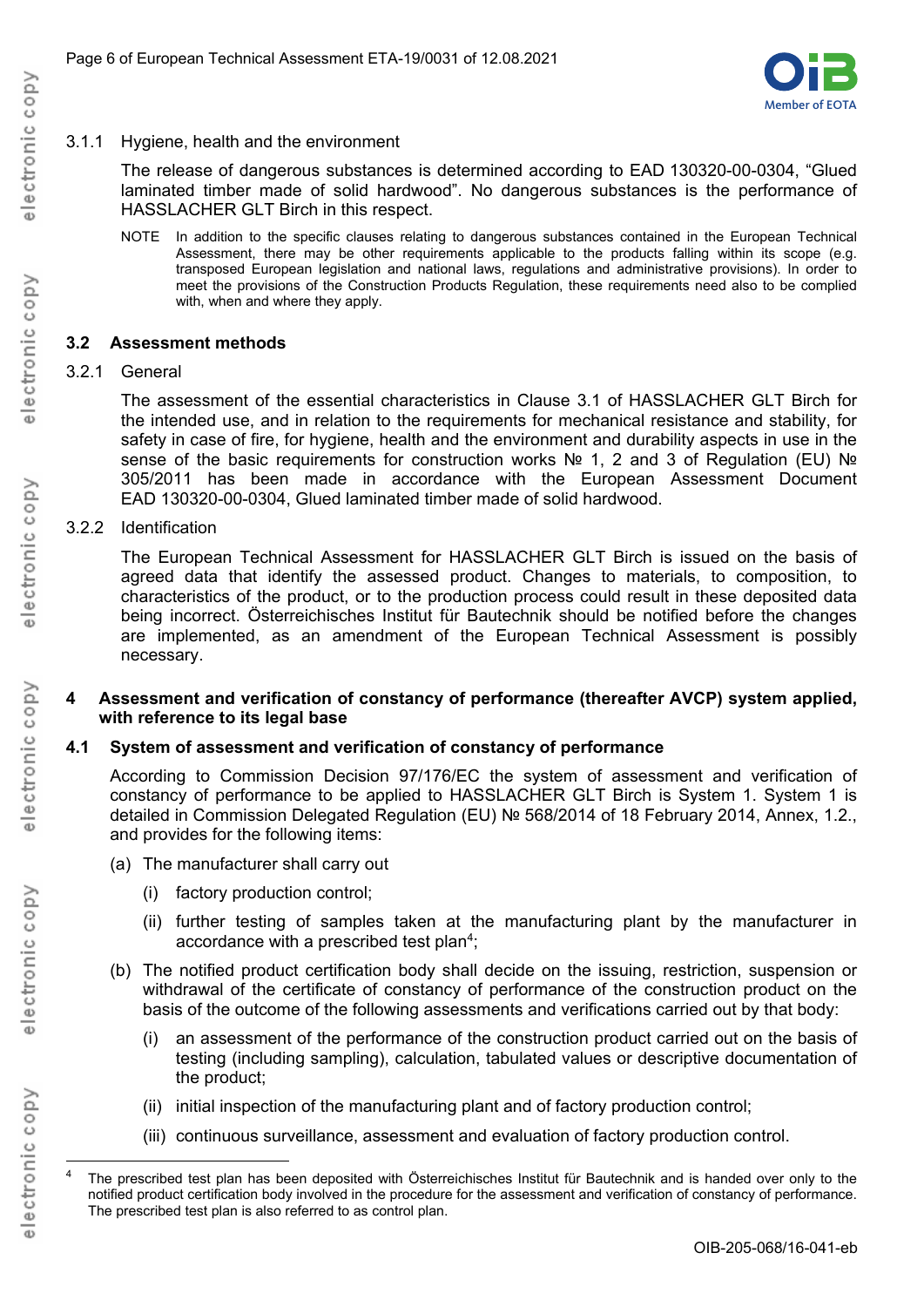

# **4.2 AVCP for construction products for which a European Technical Assessment has been issued**

Notified bodies undertaking tasks under System 1 shall consider the European Technical Assessment issued for the construction product in question as the assessment of the performance of that product. Notified bodies shall therefore not undertake the tasks referred to in point 4.1 (b)(i).

#### **5 Technical details necessary for the implementation of the AVCP system, as provided for in the applicable European Assessment Document**

### **5.1 Tasks for the manufacturer**

5.1.1 Factory production control

In the manufacturing plant the manufacturer shall establish and continuously maintain a factory production control. All procedures and specification adopted by the manufacturer shall be documented in a systematic manner. The factory production control shall ensure the constancy of performances of HASSLACHER GLT Birch with regard to the essential characteristics.

The manufacturer shall only use raw materials supplied with the relevant inspection documents as laid down in the control plan. The incoming raw materials shall be subject to controls by the manufacturer before acceptance. Check of incoming materials shall include control of inspection documents presented by the manufacturer of the raw materials.

The frequencies of controls conducted during manufacturing and on the assembled product are defined by taking account of the manufacturing process of the product and are laid down in the control plan.

The results of factory production control are recorded and evaluated. The records include at least the following data:

- Designation of the product, basic materials and components
- Type of control or test
- Date of manufacture of the product and date of testing of the product or basic materials or components
- Results of controls and tests and, if appropriate, comparison with requirements
- Name and signature of person responsible for factory production control

The records shall be kept at least for ten years time after the construction product has been placed on the market and shall be presented to the notified product certification body involved in continuous surveillance. On request they shall be presented to Österreichisches Institut für Bautechnik.

#### 5.1.2 Declaration of performance

The manufacturer is responsible for preparing the declaration of performance. When all the criteria of the assessment and verification of constancy of performance are met, including the certificate of conformity issued by the notified product certification body, the manufacturer shall draw up a declaration of performance.

electronic copy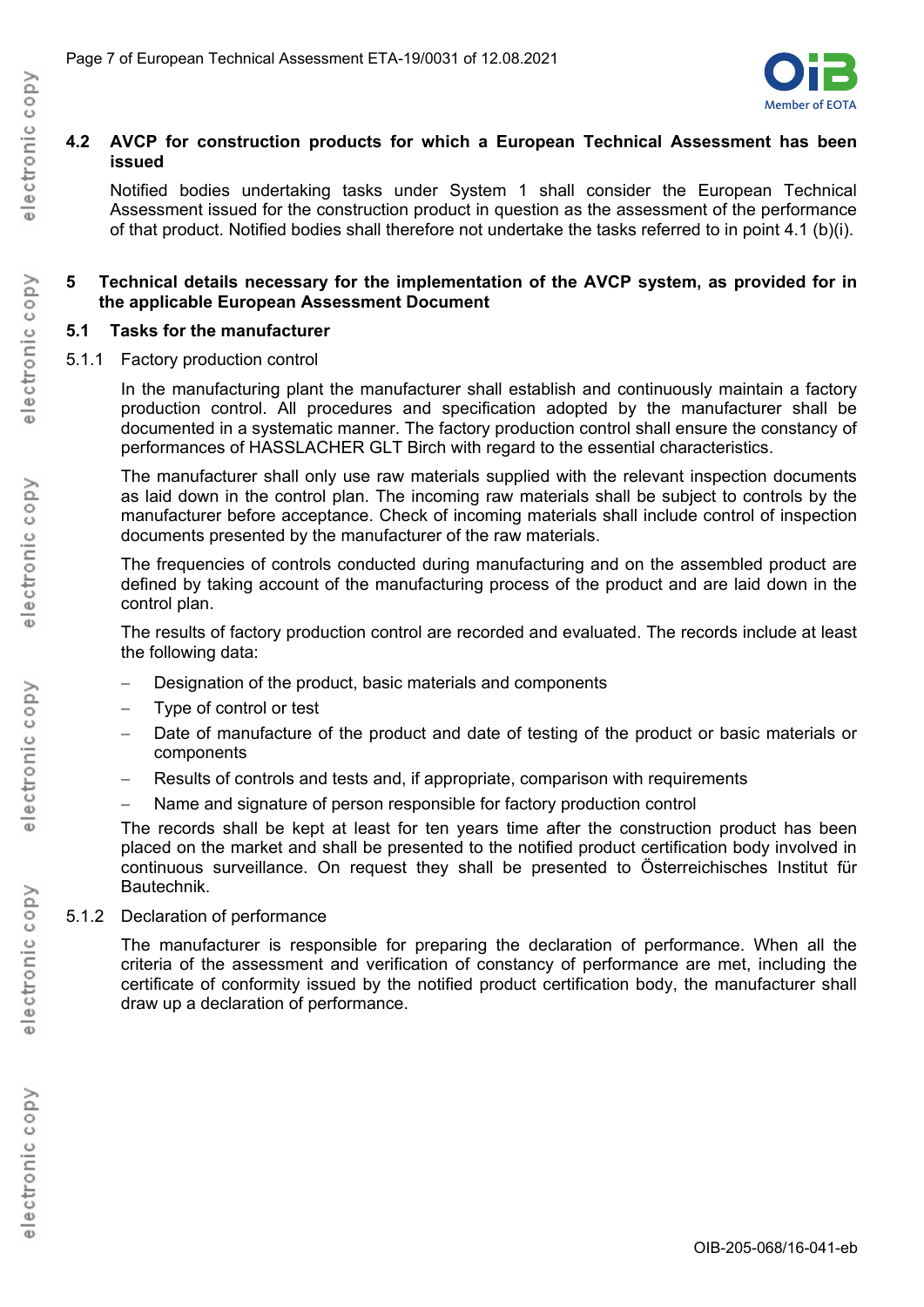

# **5.2 Tasks for the notified product certification body**

5.2.1 Initial inspection of the manufacturing plant and of factory production control

The notified product certification body shall verify the ability of the manufacturer for a continuous and orderly manufacturing of HASSLACHER GLT Birch according to the European Technical Assessment. In particular the following items shall be appropriately considered

- Personnel and equipment
- The suitability of the factory production control established by the manufacturer
- Full implementation of the control plan
- 5.2.2 Continuous surveillance, assessment and evaluation of factory production control

The notified product certification body shall visit the factory at least twice a year for routine inspection. In particular the following items shall be appropriately considered

- The manufacturing process including personnel and equipment
- The factory production control
- The implementation of the control plan

The results of continuous surveillance are made available on demand by the notified product certification body to Österreichisches Institut für Bautechnik. When the provisions of the European Technical Assessment and the control plan are no longer fulfilled, the certificate of constancy of performance is withdrawn by the notified product certification body.

> Issued in Vienna on 12.08.2021 by Österreichisches Institut für Bautechnik

> > The original document is signed by:

Rainer Mikulits

Managing Director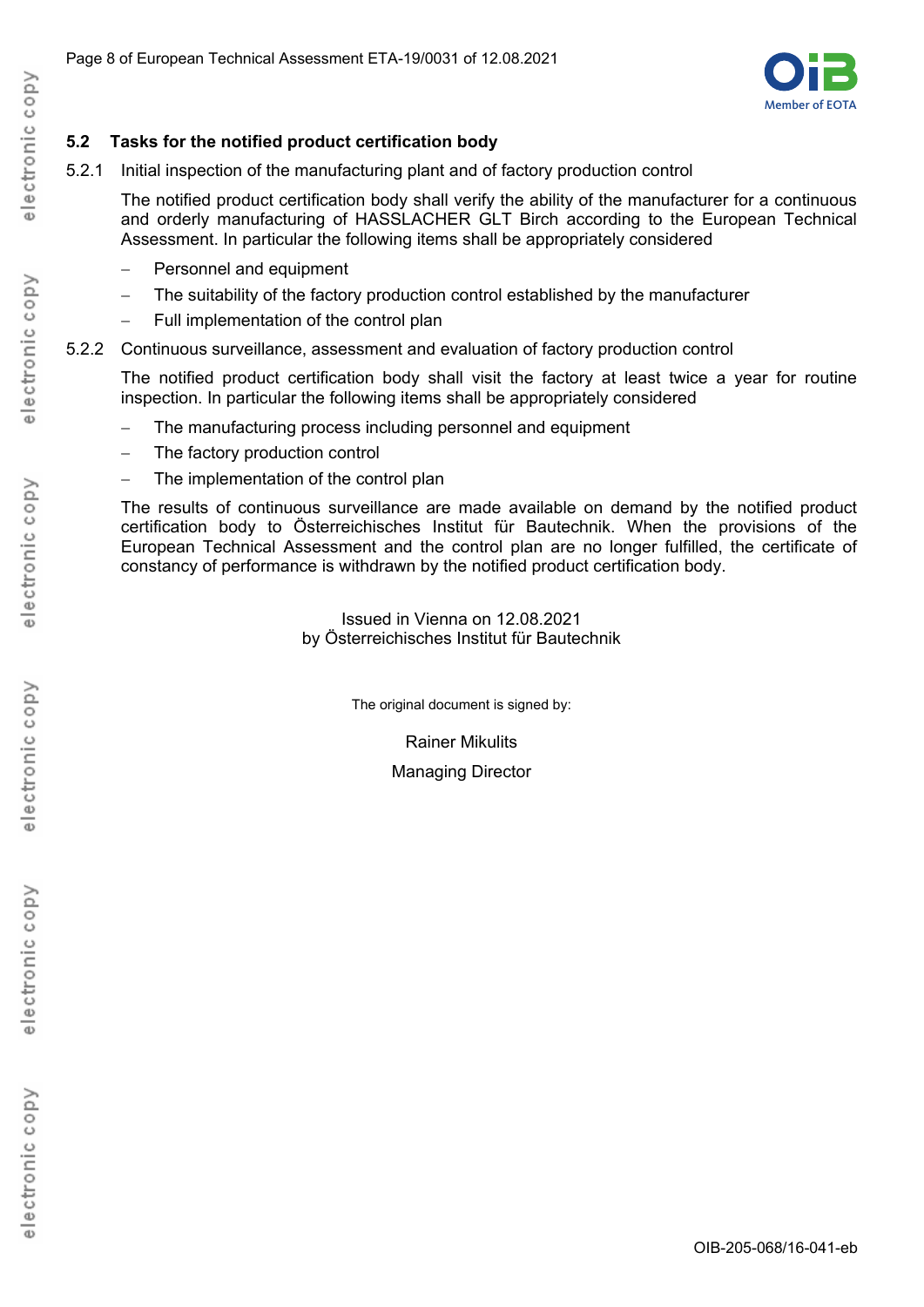

| <b>Grading criteria</b>                                         | <b>Grading classes</b>     |  |
|-----------------------------------------------------------------|----------------------------|--|
|                                                                 | <b>LS10+</b>               |  |
| 1. Knots                                                        |                            |  |
| <b>Single knot</b>                                              | $\leq 1/3$                 |  |
| <b>Group of knots</b>                                           | $\leq 1/2$                 |  |
| 2. Slope of grain                                               | $≤ 12 \%$                  |  |
| 3. Pith                                                         | Permitted                  |  |
| 4. Rate of growth                                               |                            |  |
| 5. Fissures                                                     |                            |  |
| <b>Shrinkage fissures</b>                                       | Permitted                  |  |
| Fissures caused by a flash, frost, ring- Not permitted<br>shake |                            |  |
| 6. Wane                                                         | $\leq 1/4$                 |  |
| 7. Sweep                                                        |                            |  |
| <b>Bow</b>                                                      | $\leq$ 8 mm                |  |
| <b>Twist</b>                                                    | $\leq$ 1 mm / 25 mm width  |  |
| <b>Cupling</b>                                                  | $\leq 1/30$                |  |
| 8. Stain, rot                                                   |                            |  |
| Nail-strong brown and red stripes                               | $\leq$ 2/5                 |  |
| <b>Rot</b>                                                      | Not permitted              |  |
| 9. Degrade by greenwood insects                                 | Not permitted              |  |
| 10. Other characteristics                                       | $E_{dyn,EF} \ge 11000 MPa$ |  |

| <b>HASSLACHER GLT Birch</b> | Annex 1                                                       |
|-----------------------------|---------------------------------------------------------------|
| Visual grading rules        | of European Technical Assessment<br>ETA-19/0031 of 12.08.2021 |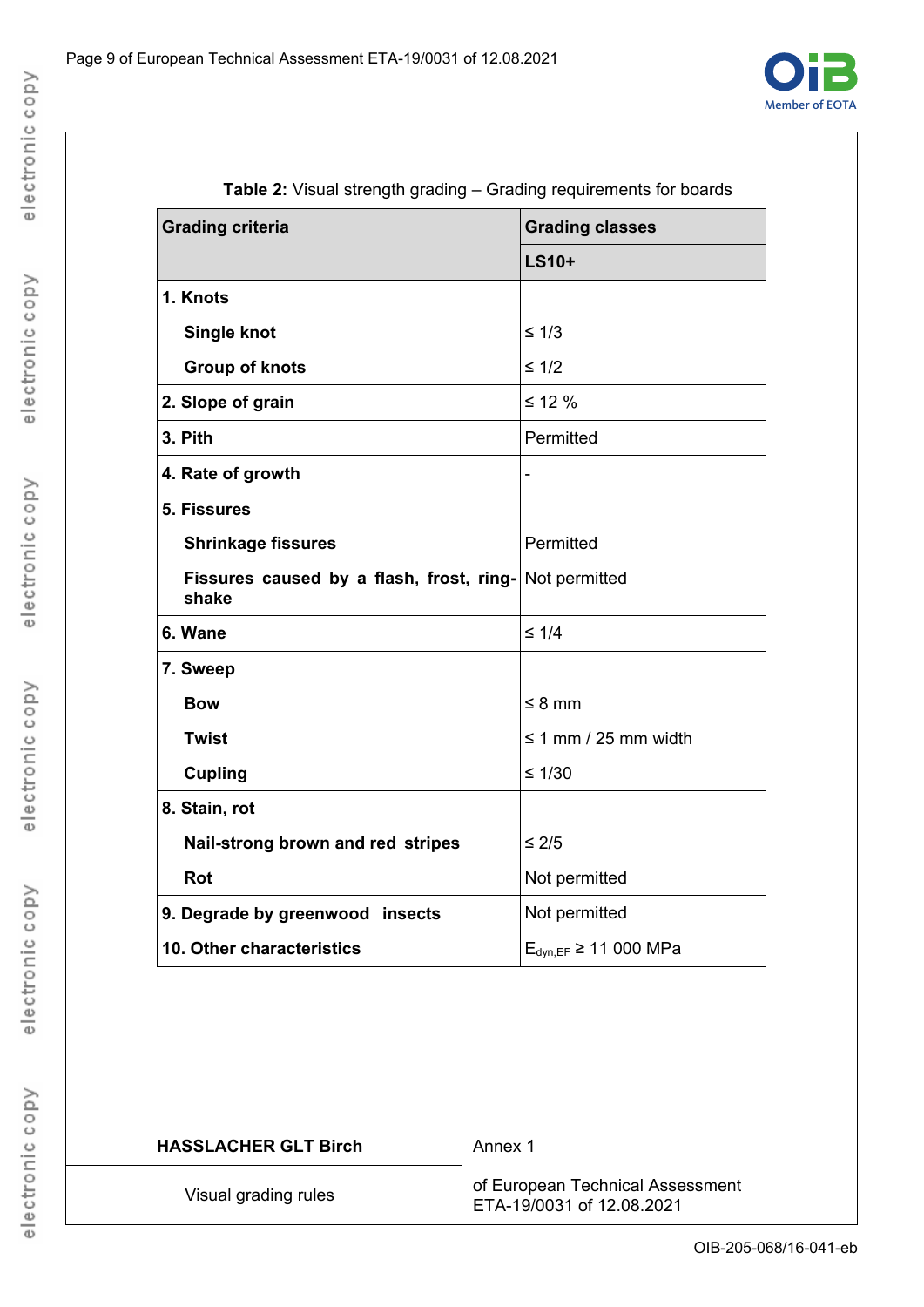

| <b>Table 3:</b> Dimensions and specifications                         |      |                                  |  |
|-----------------------------------------------------------------------|------|----------------------------------|--|
| <b>Characteristic</b>                                                 |      | <b>Dimension / Specification</b> |  |
| <b>HASSLACHER GLT Birch</b>                                           |      |                                  |  |
| Height h                                                              | mm   | 240 to 1 200                     |  |
| Width b                                                               | mm   | $80 \le b \le 240$               |  |
| Length I                                                              | m    | $\leq 45$                        |  |
| Number of layers n                                                    |      | minimum 6                        |  |
| <b>Boards</b>                                                         |      |                                  |  |
| Surface                                                               |      | planed $1$ )                     |  |
| Thickness t (planed dimension)                                        | mm   | 20 to 40                         |  |
| Width b                                                               | mm   | 80 to 240                        |  |
| Boards shall be graded with visual procedure<br>according to Annex 1. |      | $LS$ 10+                         |  |
| Moisture of wood according to EN 13183-2                              | $\%$ | $11 \pm 2$                       |  |
| Finger joints                                                         |      | EN 14080                         |  |
| Profile of finger joints                                              | mm   | minimum 15/3.8                   |  |

#### **Table 3:** Dimensions and specifications

1) Surfaces are planed at the earliest 6 hours before bonding.

| <b>HASSLACHER GLT Birch</b> | Annex 2                                                       |
|-----------------------------|---------------------------------------------------------------|
| Characteristic data         | of European Technical Assessment<br>ETA-19/0031 of 12.08.2021 |

electronic copy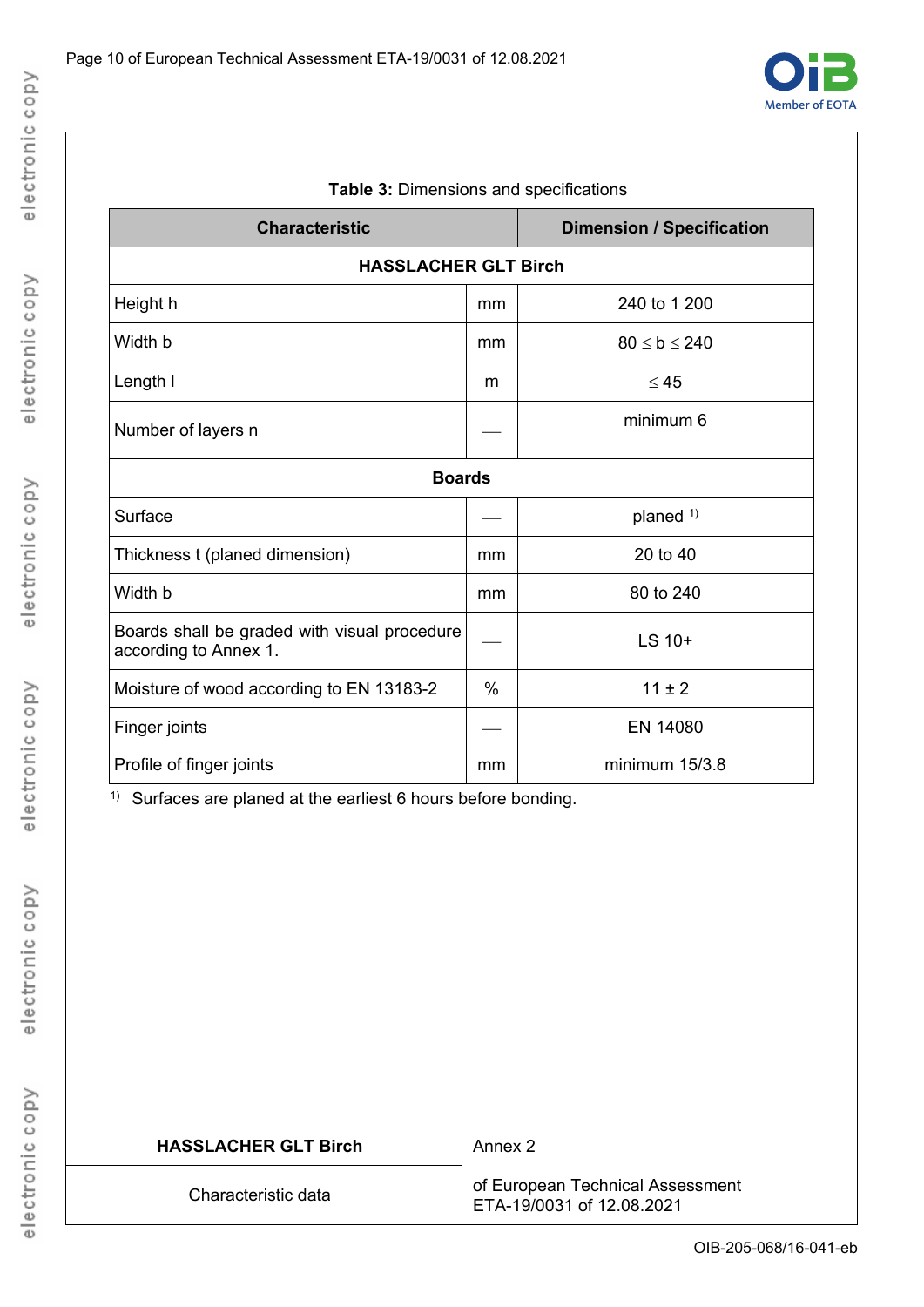

| <b>BR</b> | <b>Essential characteristic</b>                                 | <b>Method of verification</b> | Class / Use category /<br><b>Numeric value</b> |
|-----------|-----------------------------------------------------------------|-------------------------------|------------------------------------------------|
| 1         | <b>Mechanical resistance and stability</b>                      |                               |                                                |
|           | Strength class of boards                                        | Annex 1                       | $LS10+$                                        |
|           | Tensile strength                                                |                               |                                                |
|           | parallel to the grain $f_{t, 0, l, k}$                          | EAD130320-00-0304<br>2.2.1    | 24 MPa                                         |
|           | Tensile modulus of elasticity                                   |                               |                                                |
|           | parallel to the grain $E_{t,0,l,mean}$                          | EAD130320-00-0304<br>2.2.1    | 14 300 MPa                                     |
|           | Edgewise bending strength                                       |                               |                                                |
|           | parallel to the grain $f_{m,k,edge}$                            | EAD130320-00-0304<br>2.2.1    | 40 MPa                                         |
|           | Edgewise bending modulus of<br>elasticity                       |                               |                                                |
|           | parallel to the grain $E_{m,0,mean}$                            | EAD130320-00-0304<br>2.2.1    | 16 600 MPa                                     |
|           | Tensile strength of finger joint                                |                               |                                                |
|           | parallel to the grain $f_{t,0,i,k}$                             | EAD130320-00-0304<br>2.2.1    | 30 MPa                                         |
|           | Flatwise bending strength of<br>finger joint                    |                               |                                                |
|           | parallel to the grain $f_{m,j,k,flat}$                          | EAD130320-00-0304<br>2.2.1    | <b>50 MPa</b>                                  |
|           | Density                                                         |                               |                                                |
|           | characteristic density $\rho_{l,k}$<br>mean density $\rho_{lm}$ | EAD130320-00-0304<br>2.2.13   | 545 kg/ $m3$<br>600 kg/m <sup>3</sup>          |

| <b>Table 4: Product characteristics of the boards</b> |
|-------------------------------------------------------|
|-------------------------------------------------------|

| <b>HASSLACHER GLT Birch</b> | Annex 2                                                       |
|-----------------------------|---------------------------------------------------------------|
| Characteristic data         | of European Technical Assessment<br>ETA-19/0031 of 12.08.2021 |

electronic copy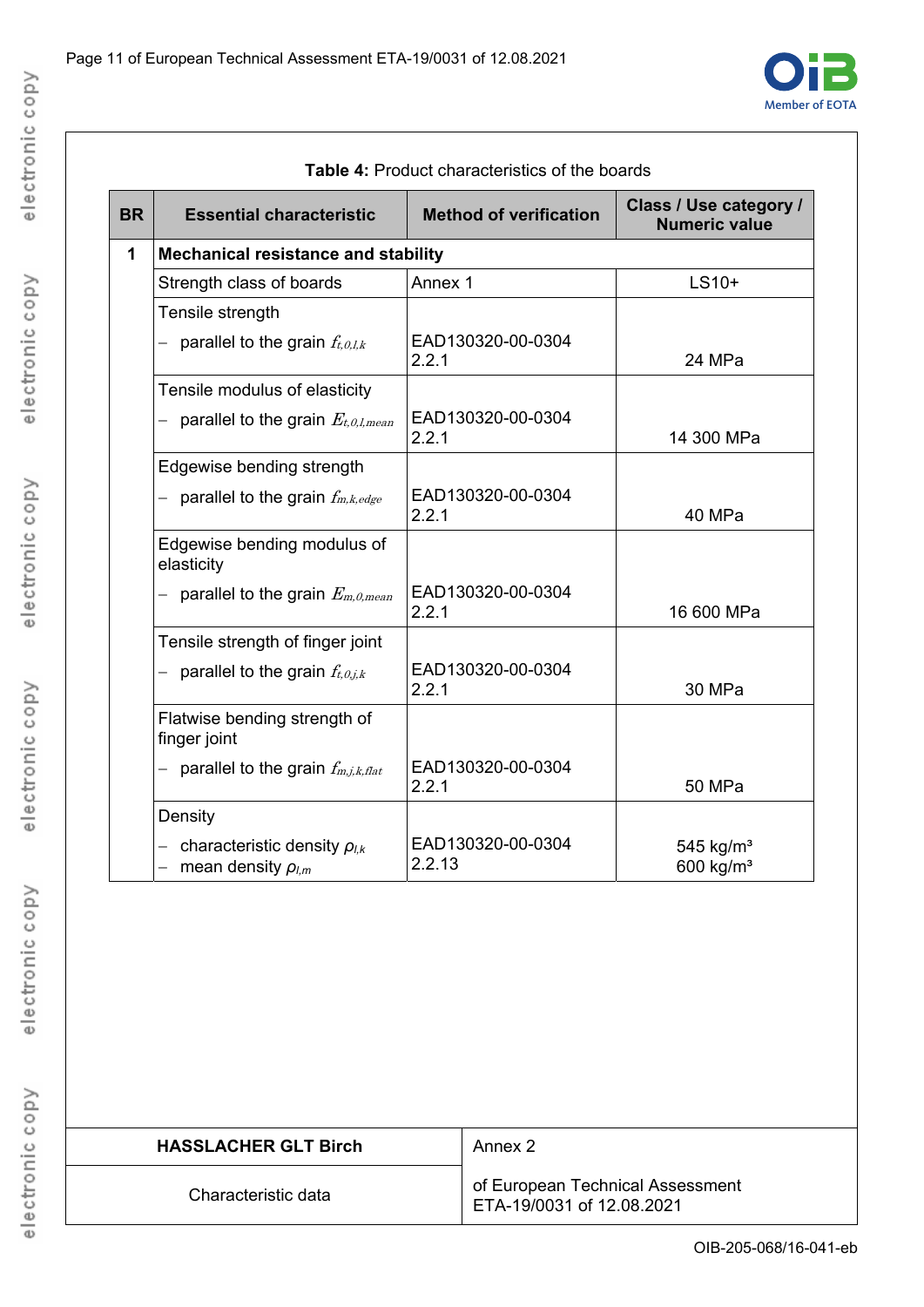

| <b>Table 5:</b> Product characteristics of HASSLACHER GLT Birch |                                                                        |                                  |                                                |
|-----------------------------------------------------------------|------------------------------------------------------------------------|----------------------------------|------------------------------------------------|
| <b>BR</b>                                                       | <b>Essential characteristic</b>                                        | <b>Method of</b><br>verification | Class / Use category /<br><b>Numeric value</b> |
| $\mathbf{1}$                                                    | <b>Mechanical resistance and stability</b>                             |                                  |                                                |
|                                                                 | Strength class of boards                                               | Annex 1                          | $LS10+$                                        |
|                                                                 | <b>Mechanical strength</b><br>properties                               |                                  |                                                |
|                                                                 | - flatwise bending strength<br>$f_{m,g,flat,k}$                        | EAD130320-00-0304<br>2.2.1       | 32 MPa <sup>1)</sup>                           |
|                                                                 | $-$ edgewise bending strength<br>$f_{m,g,edge,k}$                      | EAD130320-00-0304<br>2.2.2       | $k_{sys} \cdot 36$ MPa <sup>2)</sup>           |
|                                                                 | - tensile strength parallel to<br>the grain $f_{t,0,g,k}$              | EAD130320-00-0304<br>2.2.3       | 24 MPa                                         |
|                                                                 | $-$ tensile strength<br>perpendicular to the grain<br>$f_{t,90,g,k}$   | EAD130320-00-0304<br>2.2.4       | 0.6 MPa                                        |
|                                                                 | - compression strength<br>parallel to the grain $f_{c,0,g,k}$          | EAD130320-00-0304<br>2.2.5       | 30 MPa 3)                                      |
|                                                                 | - compression strength<br>perpendicular to the grain<br>$f_{c.90,g,k}$ | EAD130320-00-0304<br>2.2.6       | 4.5 MPa $^{2)}$                                |
|                                                                 | - shear strength $f_{v,g,k}$                                           | EAD130320-00-0304<br>2.2.7       | 4.9 MPa                                        |
|                                                                 | - rolling shear strength $f_{r,g,k}$                                   | EAD130320-00-0304<br>2.2.8       | 1.8 MPa                                        |
|                                                                 | <b>Stiffness Properties</b>                                            |                                  |                                                |
|                                                                 | Modulus of elasticity parallel<br>to the grain $E_{0,g,mean}$          | EAD130320-00-0304<br>2.2.9       | 15 000 MPa                                     |
|                                                                 | - Modulus of elasticity parallel<br>to the grain $E_{0,g,05}$          | EAD130320-00-0304<br>2.2.9       | 12 600 MPa                                     |
| <b>NOTE</b>                                                     |                                                                        |                                  |                                                |

# electronic copy electronic copy

electronic copy

 $1)$  1 MPa = 1 N/mm<sup>2</sup>

| <b>HASSLACHER GLT Birch</b> | Annex 2                                                       |
|-----------------------------|---------------------------------------------------------------|
| Characteristic data         | of European Technical Assessment<br>ETA-19/0031 of 12.08.2021 |

 $2)$  k<sub>sys</sub> is the system factor acc. to EN 1995-1-1, Figure 6.12 depending on the number of laminations. 3) For service class 2 the characteristic value of compression strength shall be decreased by the factor 0.8.

# **Table 5:** Product characteristics of HASSLACHER GLT Birch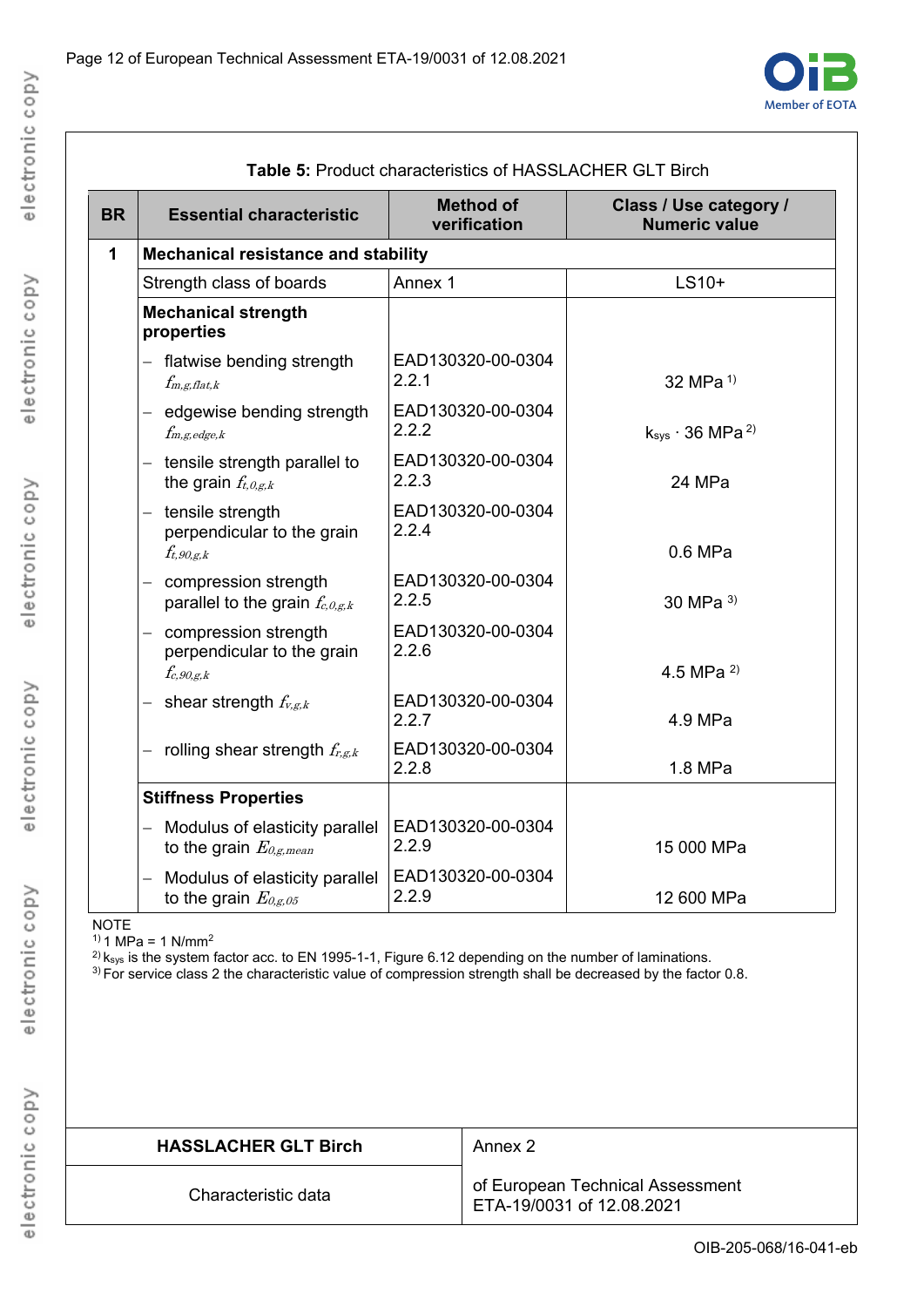

| Modulus of elasticity<br>$\overline{\phantom{0}}$<br>perpendicular to the grain<br>$E_{90,g,mean}$<br>Modulus of elasticity<br>$\qquad \qquad -$<br>perpendicular to the grain | EAD130320-00-0304<br>2.2.10<br>EAD130320-00-0304 | 650 MPa                                                                                                                                                                                                                                                                                                                                                                                                                                                                                                                                                                     |  |
|--------------------------------------------------------------------------------------------------------------------------------------------------------------------------------|--------------------------------------------------|-----------------------------------------------------------------------------------------------------------------------------------------------------------------------------------------------------------------------------------------------------------------------------------------------------------------------------------------------------------------------------------------------------------------------------------------------------------------------------------------------------------------------------------------------------------------------------|--|
|                                                                                                                                                                                |                                                  |                                                                                                                                                                                                                                                                                                                                                                                                                                                                                                                                                                             |  |
| $E_{90,g,05}$                                                                                                                                                                  | 2.2.10                                           | 540 MPa                                                                                                                                                                                                                                                                                                                                                                                                                                                                                                                                                                     |  |
| shear modulus $G_{g,mean}$                                                                                                                                                     | EAD130320-00-0304<br>2.2.11                      | 850 MPa                                                                                                                                                                                                                                                                                                                                                                                                                                                                                                                                                                     |  |
| - shear modulus $G_{g,0.05}$                                                                                                                                                   | EAD130320-00-0304<br>2.2.11                      | 710 MPa                                                                                                                                                                                                                                                                                                                                                                                                                                                                                                                                                                     |  |
| rolling shear modulus<br>$G_{r,g,mean}$                                                                                                                                        | EAD130320-00-0304<br>2.2.12                      | 65 MPa                                                                                                                                                                                                                                                                                                                                                                                                                                                                                                                                                                      |  |
|                                                                                                                                                                                | EAD130320-00-0304<br>2.2.12                      | 54 MPa                                                                                                                                                                                                                                                                                                                                                                                                                                                                                                                                                                      |  |
| Density                                                                                                                                                                        |                                                  |                                                                                                                                                                                                                                                                                                                                                                                                                                                                                                                                                                             |  |
| characteristic density $\rho_{g,k}$                                                                                                                                            | EAD130320-00-0304<br>2.2.13                      | 600 kg/ $m3$                                                                                                                                                                                                                                                                                                                                                                                                                                                                                                                                                                |  |
|                                                                                                                                                                                |                                                  |                                                                                                                                                                                                                                                                                                                                                                                                                                                                                                                                                                             |  |
| deformation will occur.                                                                                                                                                        |                                                  |                                                                                                                                                                                                                                                                                                                                                                                                                                                                                                                                                                             |  |
| Safety in case of fire                                                                                                                                                         |                                                  |                                                                                                                                                                                                                                                                                                                                                                                                                                                                                                                                                                             |  |
| Charring rate                                                                                                                                                                  | EN 1995-1-2                                      | $β0 = 0.50$ mm/min<br>$\beta_n$ = 0.55 mm/min                                                                                                                                                                                                                                                                                                                                                                                                                                                                                                                               |  |
| <b>Aspects of durability</b>                                                                                                                                                   |                                                  |                                                                                                                                                                                                                                                                                                                                                                                                                                                                                                                                                                             |  |
| Durability of bonding strength of<br>finger joints of the lamination                                                                                                           |                                                  | Pass                                                                                                                                                                                                                                                                                                                                                                                                                                                                                                                                                                        |  |
| glued laminated timber                                                                                                                                                         | laminated timber                                 |                                                                                                                                                                                                                                                                                                                                                                                                                                                                                                                                                                             |  |
| <b>Durability</b><br>biological<br>against<br>attack                                                                                                                           | Natural durability acc. to EN 350                |                                                                                                                                                                                                                                                                                                                                                                                                                                                                                                                                                                             |  |
|                                                                                                                                                                                | Dimensional stability                            | rolling shear modulus $G_{r,g,0.05}$<br>Moisture content during service shall not change to such an extend that adverse<br>Dimensional changes in thickness and width of hardwood according to EN 336:<br>- increase of 0.35 % per 1 % moisture increase for a moisture content 20% $\leq u \leq 30\%$<br>- decrease of 0.35 % per 1 % moisture decrease for a moisture $u < 20\%$<br>the glued laminated timber/ EAD130320-00-0304<br>Durability of bonding strength of 2.2.18<br>Mechanical durability of the $ k_{mod}$ and $k_{def}$ according to EN 1995-1-1 for glued |  |

| <b>HASSLACHER GLT Birch</b> | Annex 2                                                       |
|-----------------------------|---------------------------------------------------------------|
| Characteristic data         | of European Technical Assessment<br>ETA-19/0031 of 12.08.2021 |